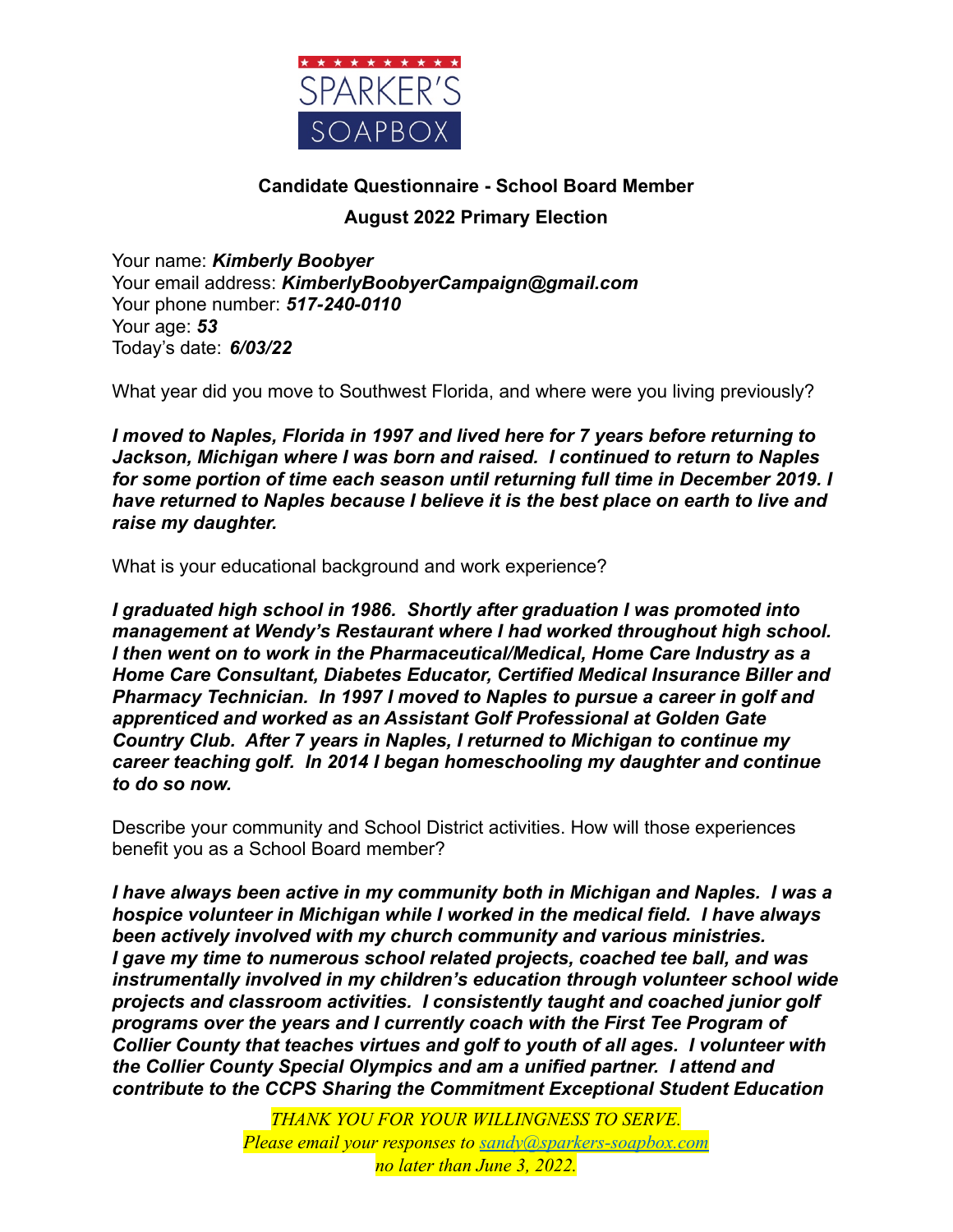*Advisory meetings that provide valuable information and resources to families with special needs students. I also attend school board meetings and review all consent agendas prior to attending.* 

*The many ways in which I have been and continue to be involved in my community along with my diverse knowledge and work experience and having a daughter with Down syndrome, demonstrate that I have a desire to be engaged with my community, and will be able to relate on many levels with parents, students and constituents. My experiences will enable me to contribute and effectively shape board policies and programs that will enhance and improve academic education and guide the direction of the district towards success for all students.* 

Describe a recent initiative on which you showed community leadership.

*I have shown community leadership in my role as a speaker at pro-life events including the most recent, Annual Day of Remembrance for the Unborn at Palm Royale Cemetery. In honor of our American heroes, my daughter and I placed flags on the graves of deceased veterans at Palm Royale Cemetery for Memorial Day 2022. I believe strongly in setting an example and teaching children ways in which they can demonstrate reverence and honor for our great nation and those that have given their lives for it.* 

What changes, if any, would you like to make to the CCPS Policies?

*As a school board member I would thoroughly review every policy before voting for approval. I certainly would not hesitate to generate discussion among my fellow board members at school board meetings.* 

*I would like to provide greater targeted resources to the English Language Learners (ELL) students during the first 6 months, or more if necessary, after enrollment to facilitate a rapid and effective transition to English so that these students are not left struggling and falling behind.*

*I would also like to improve parental involvement beyond the current SAC and PTO and other school-parent committees that will lead to greater parental engagement thus leading to greater student academic achievement.* 

What changes, if any, would you like to make to the CCPS Budget?

*I would reallocate funding to provide greater resources for student academic achievement. I would also adhere to the original yearly budget and not go over that budget during the fiscal year. I would look for ways to reduce spending.*